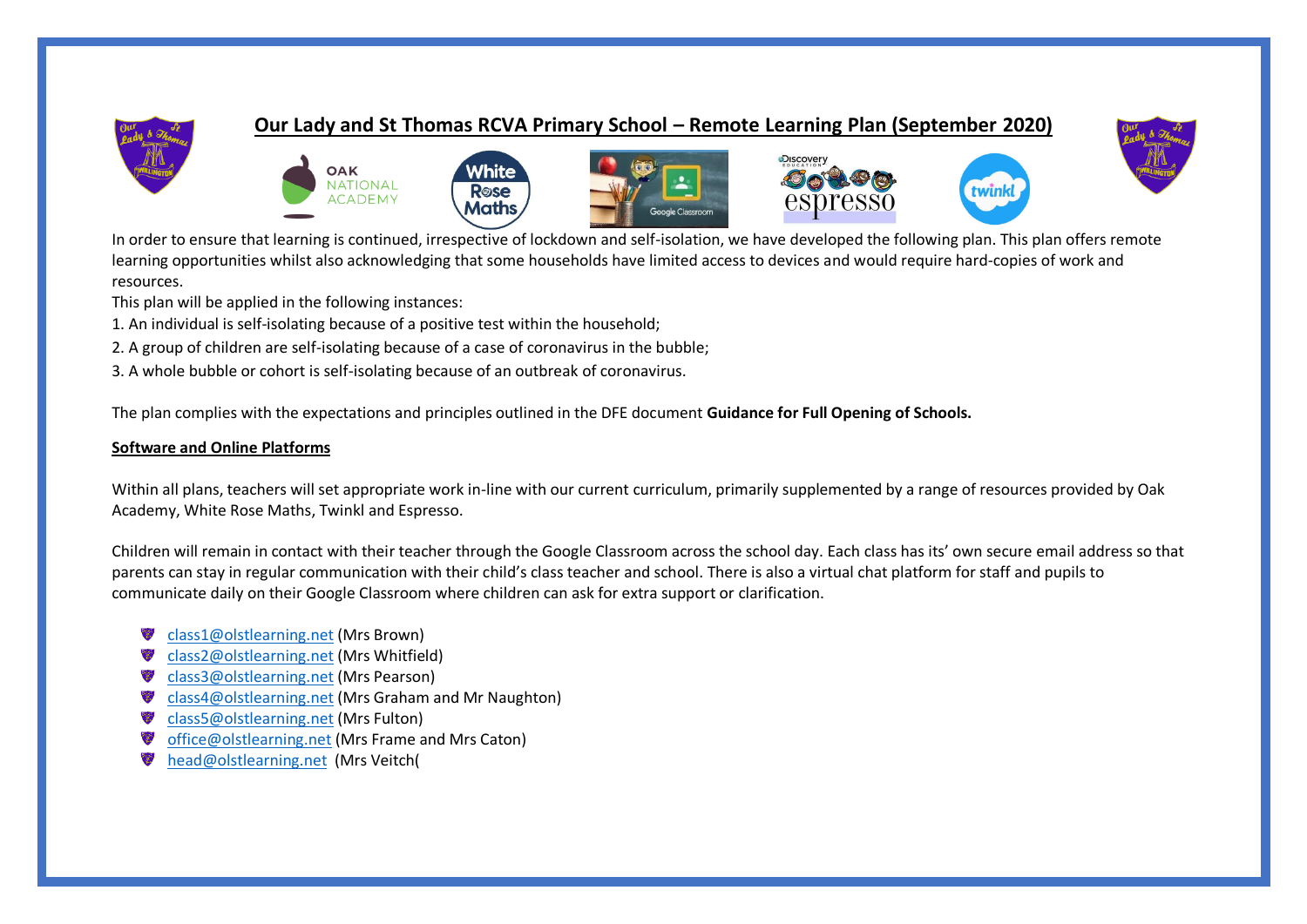OLST has created bespoke class plans that will ensure the curriculum plans they are following this year are consistently followed. The Oak Academy and White Rose lessons are in-line with our teaching ethos – they encourage the use of retrieval practice, explicit teaching with high quality modelling, and the use of deliberate practice. The online lessons are free to all and offer a recorded taught session so that the children can access physical teaching from a teacher and then access work relating to that lesson within the same website, at a time most suitable to the household. There are also hundreds of lessons specifically aimed at children with SEND needs and requiring additional support.

**White Rose Maths** resources may also be used as they are matched to our current maths curriculum model. Children are very used to seeing these resources. **Fiction Express, Twinkl** and **Espresso** will all be utilised to support the acquisition and retention of basic core skills. **Google Classroom** will support school in offering online learning with the opportunity for the children to communicate with their teacher through live video. Often this will be used so children can 'drop-in' to receive further support around the resources provided.

### **In the event of any form of isolation and loss of learning caused by Coronavirus, parents must understand that engagement in home learning is compulsory. However, if children themselves are too ill to attend then they should not be expected to engage in home learning.**

In preparation for home-learning, and utilised within our 'normal' daily practice, parents and children need to have logins and passwords for the following platforms:

- Google Classroom login information has been text to you
- Fiction Express for  $Y2-Y6$  login information
- **Espresso**

#### **Worksheets and Practical Resources**

Families requiring paper packs or who have limited access in the short term to technology must request this via the school office to pick up. Practical resources such as stationary, books, pens and pencils will be provided should they be needed by families.

#### **OLST Communication**

Our website and social media Facebook Page and Newsfeed are where we share updates and information. You will be alerted by text and may also receive messages pertinent to your family in this way. We have already gathered up to date contact information, permissions and email addresses so that class teachers can communicate directly with parents and carers.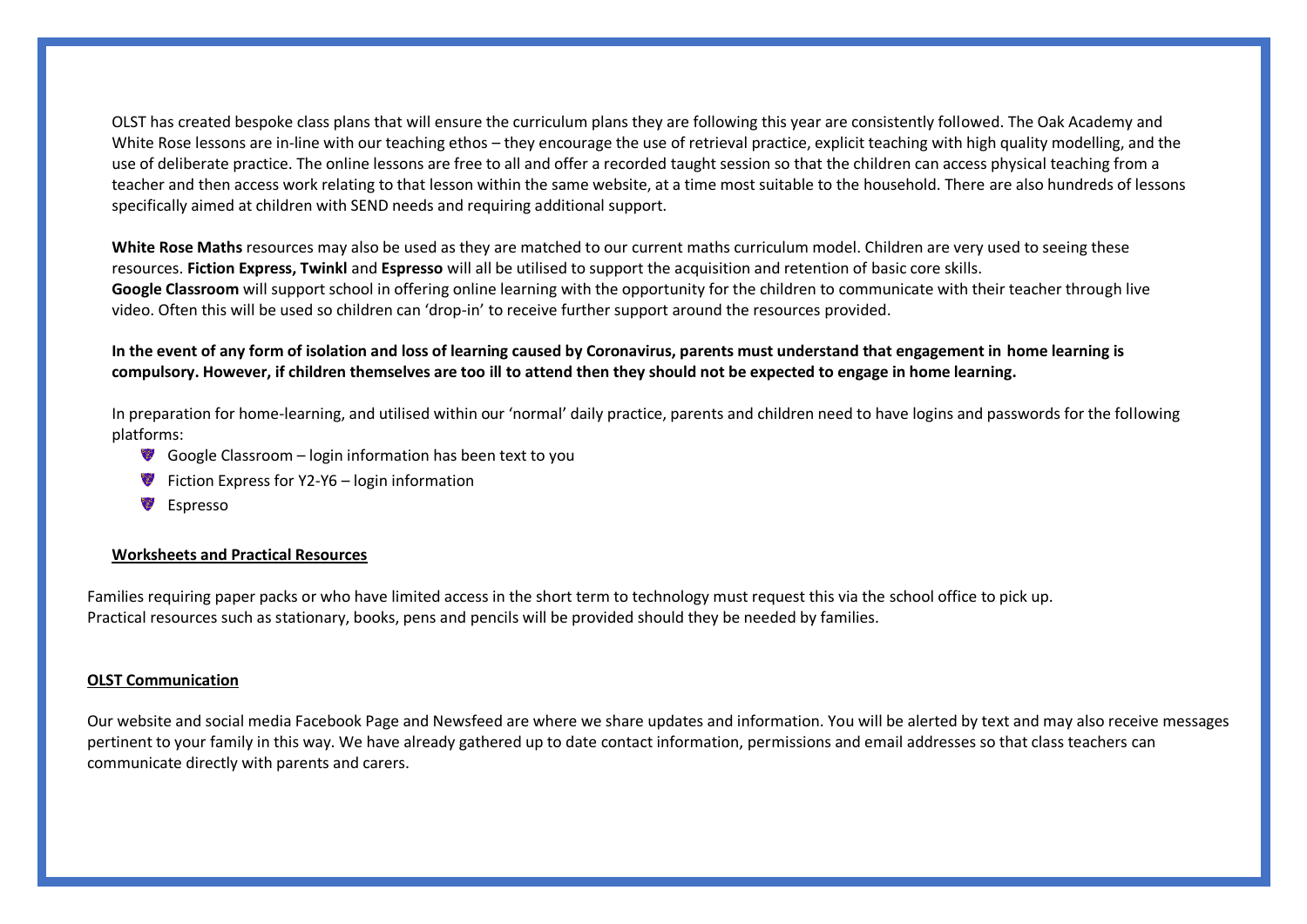## **An individual is self-isolating because of a positive test within the household or a group, whole bubble or class is self-isolating due to an outbreak of corona virus.**

# **OLST Support**

**You will be supported by OLST staff either teaching remotely via the Google Classroom or from within school to ensure that every child in school has continuous, high quality education provision throughout the ongoing pandemic situation.** 

A timetable and class work will be posted to the Google Classroom should the scenarios above occur. Pupils will be able to access their teacher or a member of staff via our remote learning platform in the usual way. Virtual Meets will be used to provide pastoral, safeguarding and social interaction with pupils should a whole class be required to self-isolate.

In the case of an individual being away from school the Maths and English lessons going on in school will be posted daily so no child misses their learning.

All pupils in KS2 are trained in this and are already completing an uploading homework tasks in this way. KS1 pupils will be supported by their parents who can request support from the class teacher at any point. All completed work to be uploaded for the class teacher to mark by the deadline set. Parents have attended virtual workshops with regards to this. Any additional support can be requested by emailing the school office.

Paper packs can also be produced for any families requiring this. The DFE laptop scheme may be accessed if specific criteria is met. School will support this application based on our survey of access to technology and type of devices used within the home environment.

If a child is entitled to benefit-related free school meals, an option of a packed lunch will be given. This will have to be collected from the school site (not a member of the immediate household who should all be self-isolating). If this is a problem, school may be able to help.

If a child is vulnerable in any way, the DSL will ensure that appropriate agencies are notified and arrange for regular checks via a phone call from a designated safeguarding lead (record on CPOMS).

If a child does not engage, steps will be taken to ascertain the reasons and support provided.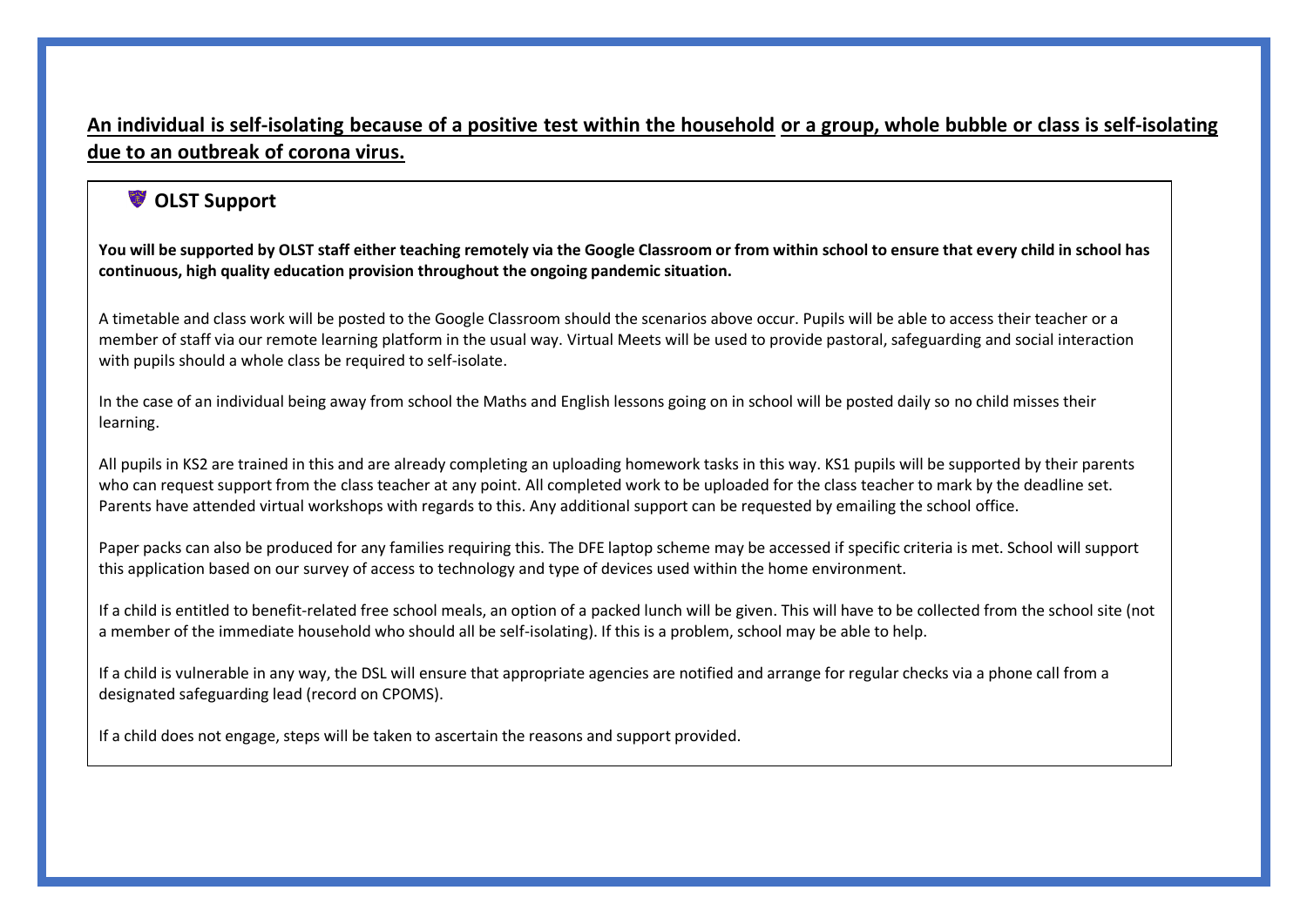# **OLST Remote Learning Acceptable Use Policy – for Children**

- You must not use someone else's username to gain access to the school network and E. you should never write down your password, nor share your password with another.
- You must always be kind on the internet, remembering our golden rule, "Treat others as you want to be treated." Please remember our school rules – they still count, even online!
- You must report any unpleasant material or message sent to you as this will help to protect other pupils in the future.
- Pictures or recordings of any video call are not allowed. You are unable to take a video recording on your Google account (this feature has been disabled).
- Join the video with your microphone muted.
- Raise your hand before speaking, just like you would do in class.
- **If you have the chance to talk, speak in your normal voice, using kind and friendly** words.
- Show respect by listening to others while they are speaking.
- Ensure that you are dressed appropriately for the video call.
- You must hang up at the end of the lesson once instructed to do so.

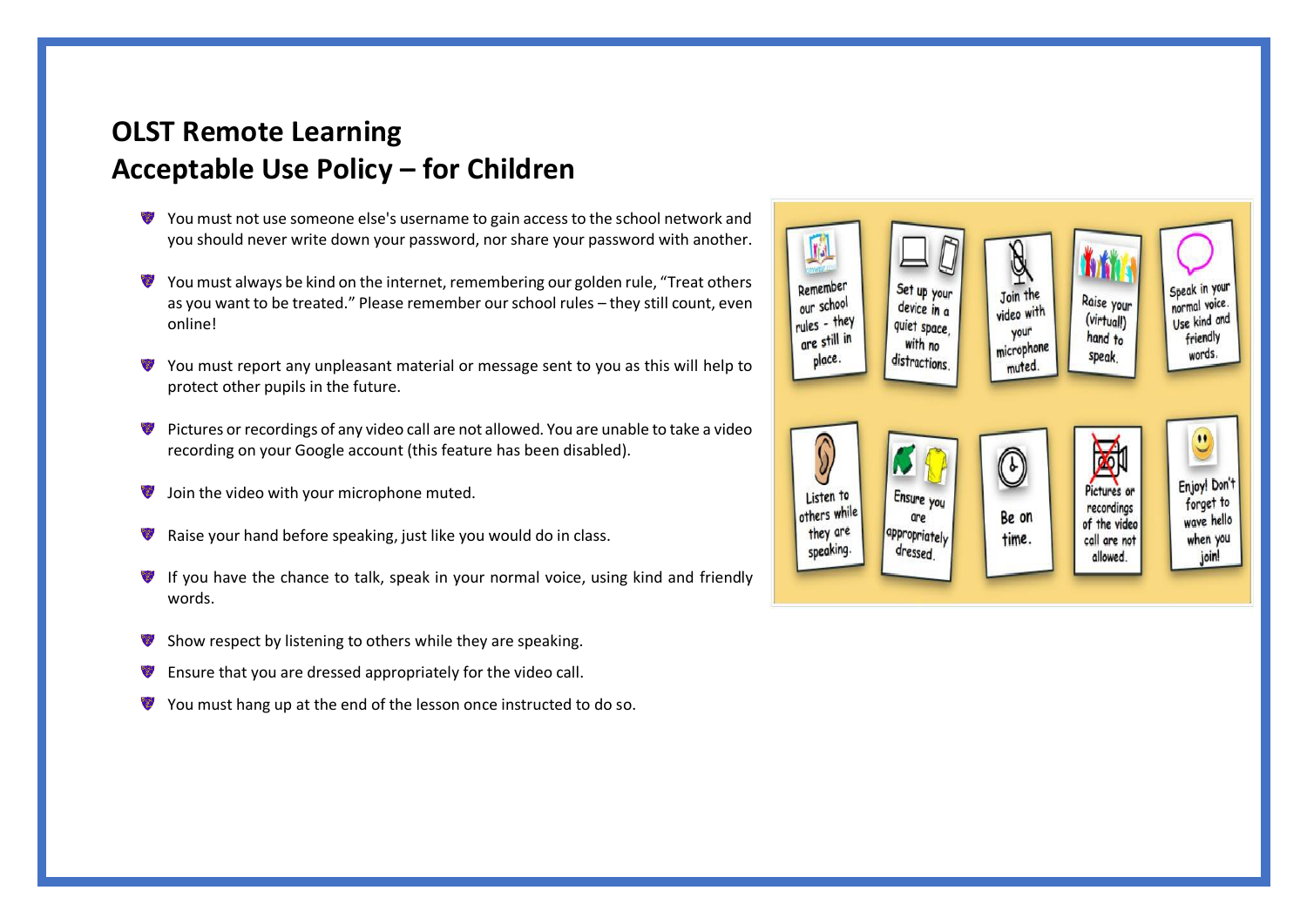# **OLST Remote Learning Acceptable Use Policy – for Parents**

- The main purpose of a video call is to maintain a social connection between the school staff and pupils at this difficult time. Encourage pupils to listen and enjoy the experience.
- Staff, families and students are expected to behave in an appropriate, safe, respectful and kind manner online.
- Be aware that when participating in group video calls, you can be seen and heard unless you are muted or have disabled your camera.
- Set up your device in a quiet space, with no distractions in the background.
- It is the duty of parents/guardians to supervise children while they are working online and to ensure any content which they are submitting to their teacher is appropriate.
- For Google Meet calls, parental permission is implied, as the link to a video call will be communicated via the pupil's individual Teams email address. Essentially, by virtue of the pupil logging on to the call, permission is assumed. Individual pupil accounts are monitored.
- Under no circumstances can pictures or recordings be taken of video calls.
- Staff members will report any concerns regarding online behaviour or interactions to school management.

**It is important to note that any breach of the above guidelines will result in a discontinuation of this method of communication. A breach may also result in a person being immediately removed from a meeting or a meeting being immediately terminated. By engaging with home learning, agreement with the outlined Acceptable Use Policy is implied.**